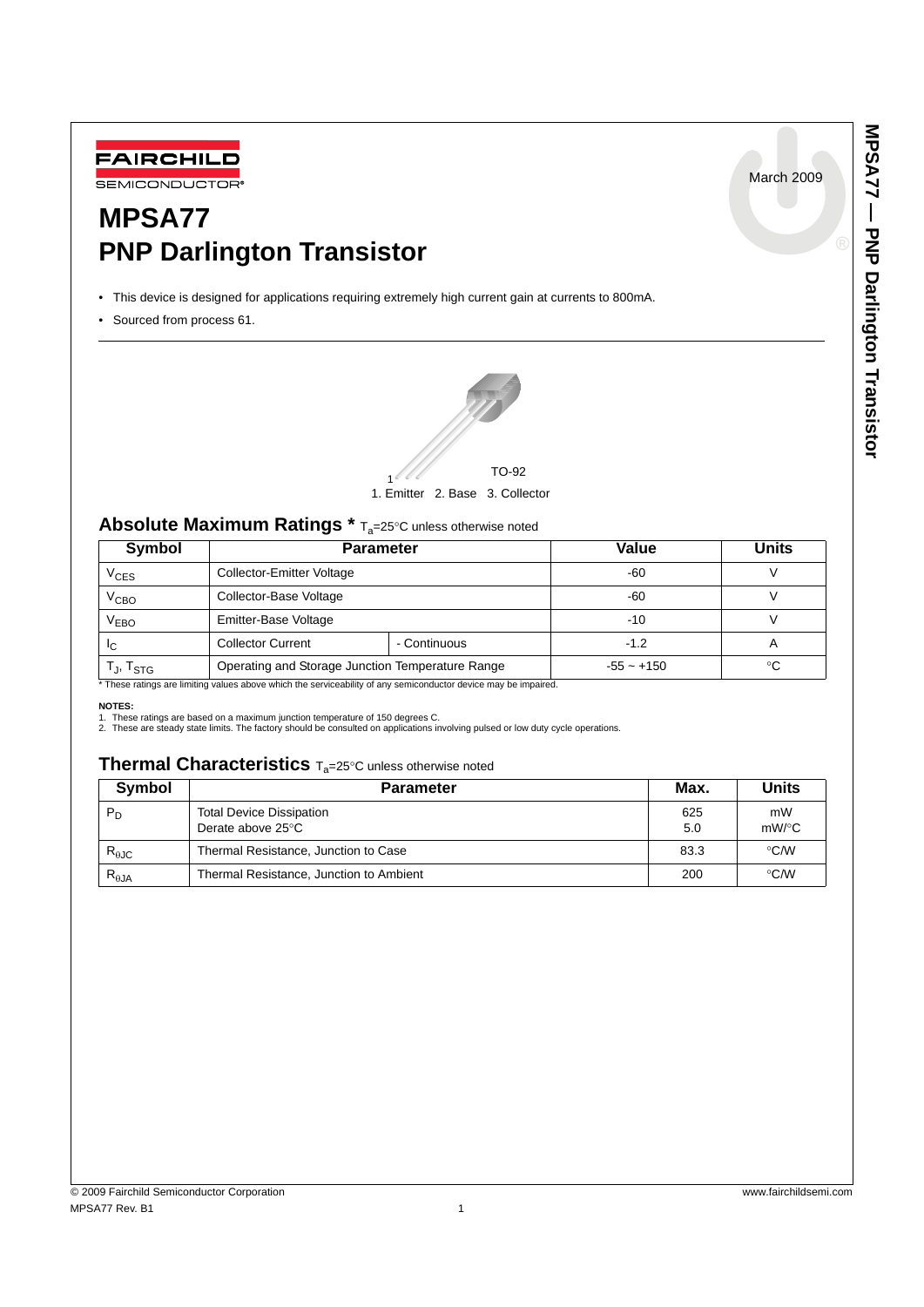| ֠       |
|---------|
|         |
|         |
|         |
|         |
|         |
| Ĺ<br>ı. |
|         |
| f       |
|         |
|         |
|         |
|         |
| ı       |
|         |
|         |
|         |
|         |
| ı       |
|         |
|         |
|         |

| <b>Symbol</b>              | <b>Parameter</b>                            | <b>Test Condition</b>                                                       | Min.             | Max.   | Units      |
|----------------------------|---------------------------------------------|-----------------------------------------------------------------------------|------------------|--------|------------|
| <b>Off Characteristics</b> |                                             |                                                                             |                  |        |            |
| $V_{(BR)CES}$              | Collector-Emitter Breakdown Voltage         | $I_C = -100 \mu A$ , $I_B = 0$                                              | -60              |        | V          |
| <sup>I</sup> CBO           | <b>Collector Cutoff Current</b>             | $V_{CB} = -30V, I_F = 0$                                                    |                  | $-100$ | nA         |
| <b>LEBO</b>                | <b>Emitter Cutoff Current</b>               | $V_{FB}$ = -10V, $I_C$ = 0                                                  |                  | $-100$ | nA         |
| On Characteristics *       |                                             |                                                                             |                  |        |            |
| $h_{FE}$                   | DC Current Gain                             | $I_C = -10mA$ , $V_{CE} = -5.0V$<br>$I_C = -100 \text{mA}, V_{CF} = -5.0 V$ | 10,000<br>10.000 |        |            |
| $V_{CF}$ (sat)             | <b>Collector-Emitter Saturation Voltage</b> | $I_C$ = -100mA, $I_R$ = -0.1mA                                              |                  | $-1.5$ | $\vee$     |
| $V_{BE}(on)$               | Base-Emitter On Voltage                     | $I_C = -100 \text{mA}, V_{CF} = -5.0 \text{mA}$                             |                  | $-2.0$ | $\vee$     |
|                            | <b>Small Signal Characteristics *</b>       |                                                                             |                  |        |            |
| $f_T$                      | <b>Current Gain Dandwidth Product</b>       | $I_C = -10mA$ , $V_{CE} = -5.0V$<br>$f = 100$ MHz                           | 100              |        | <b>MHz</b> |

\* Pulse Test: Pulse Width ≤ 300μs, Duty Cycle ≤ 2.0%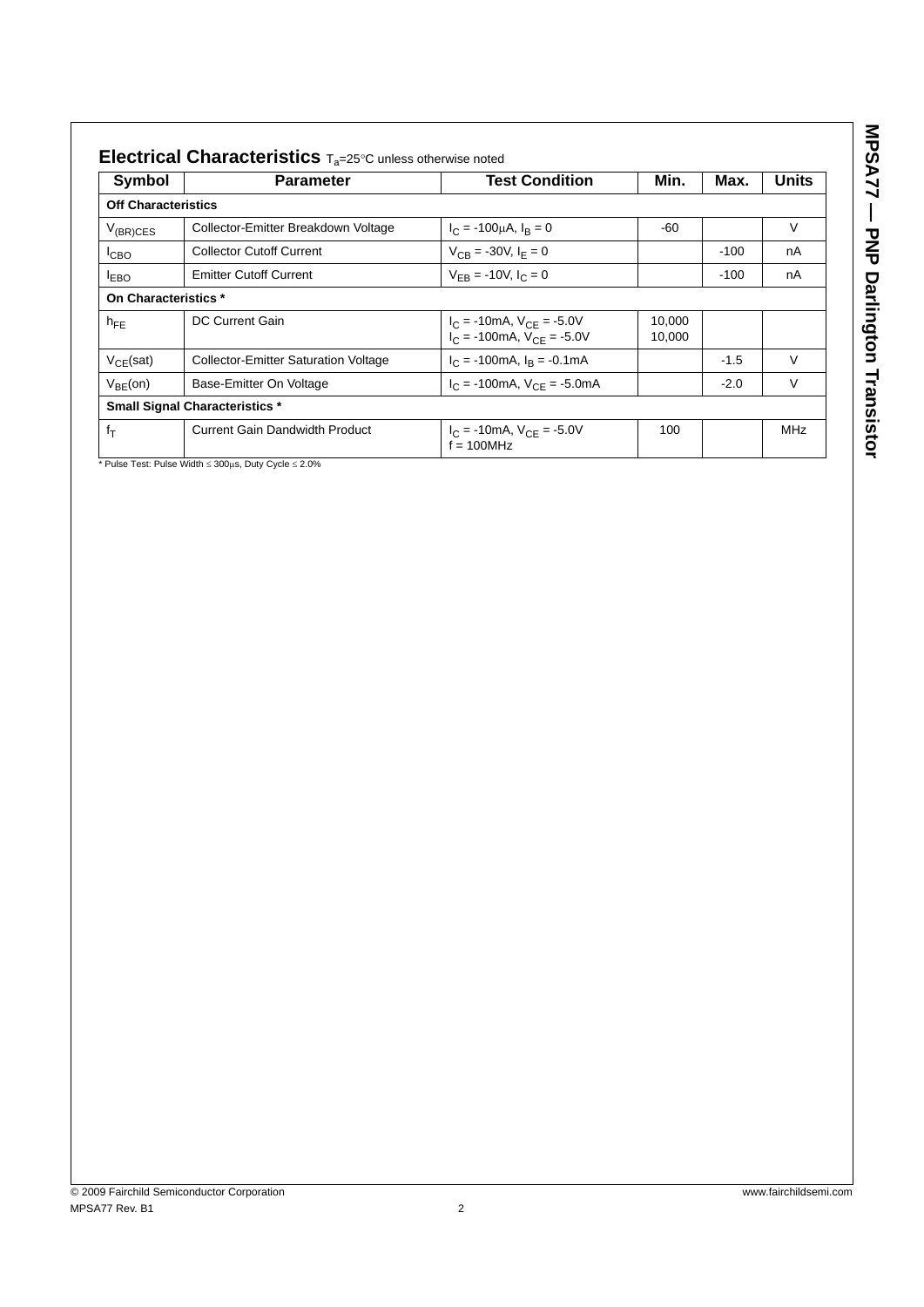

MPSA77 Rev. B1 3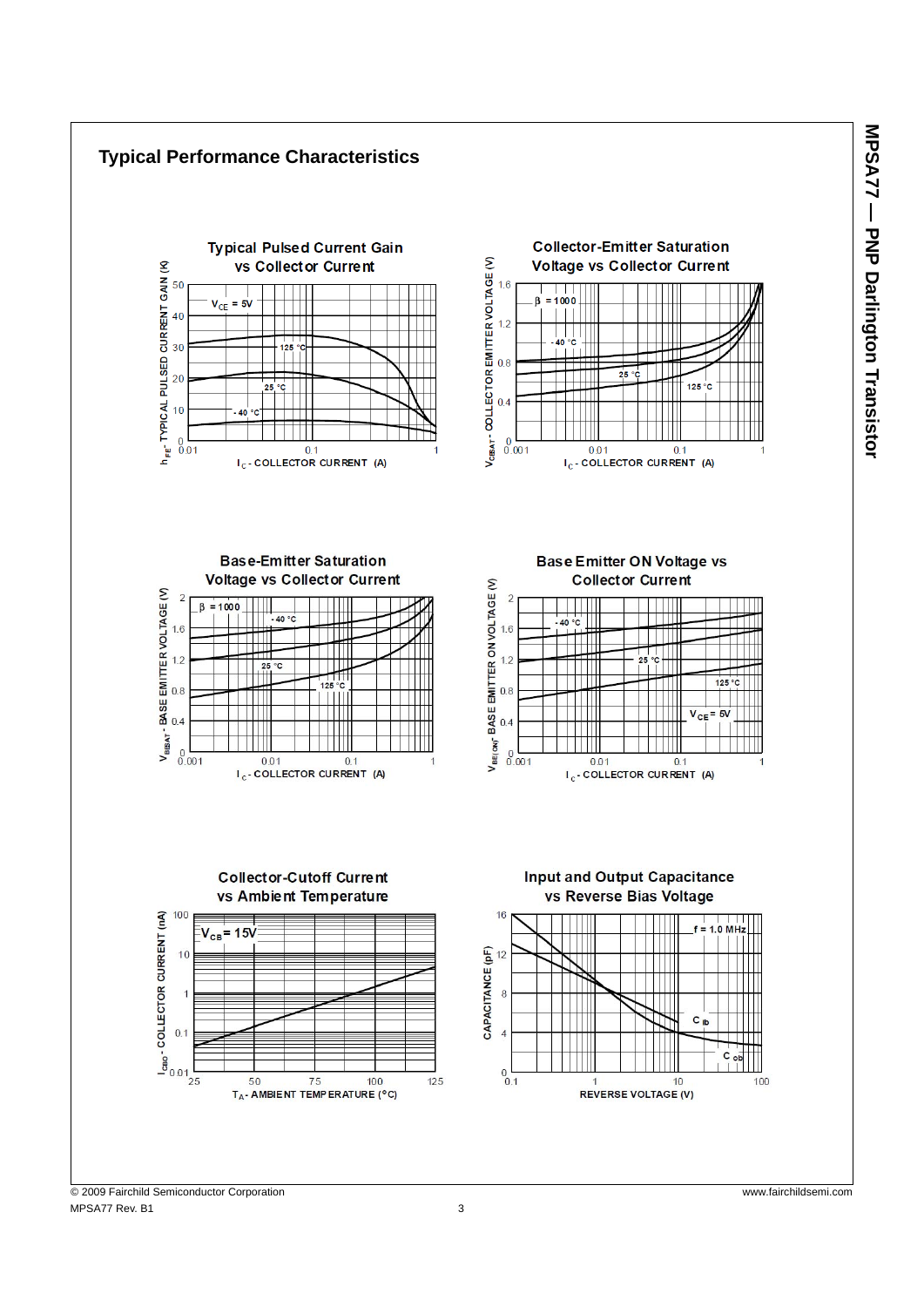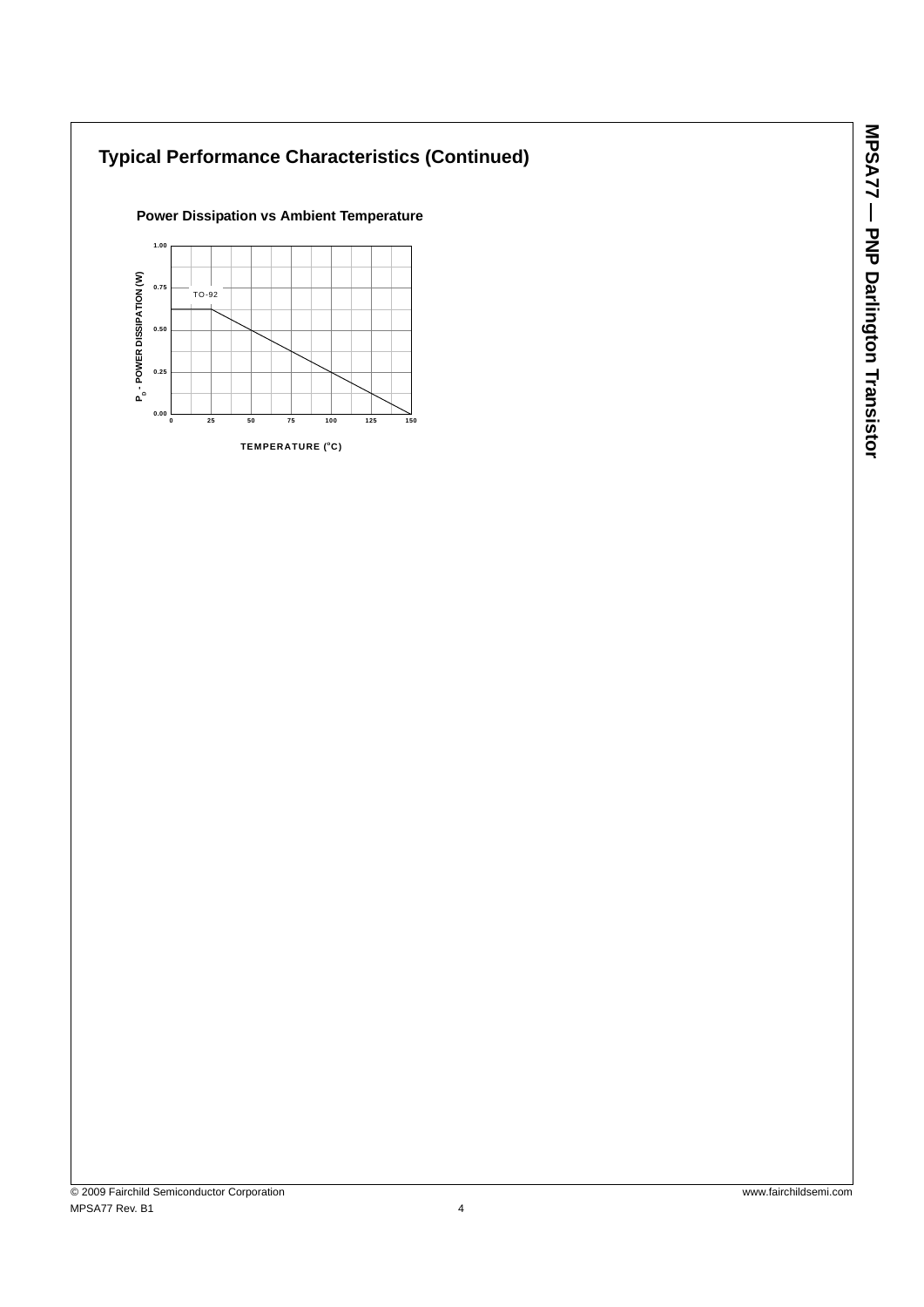